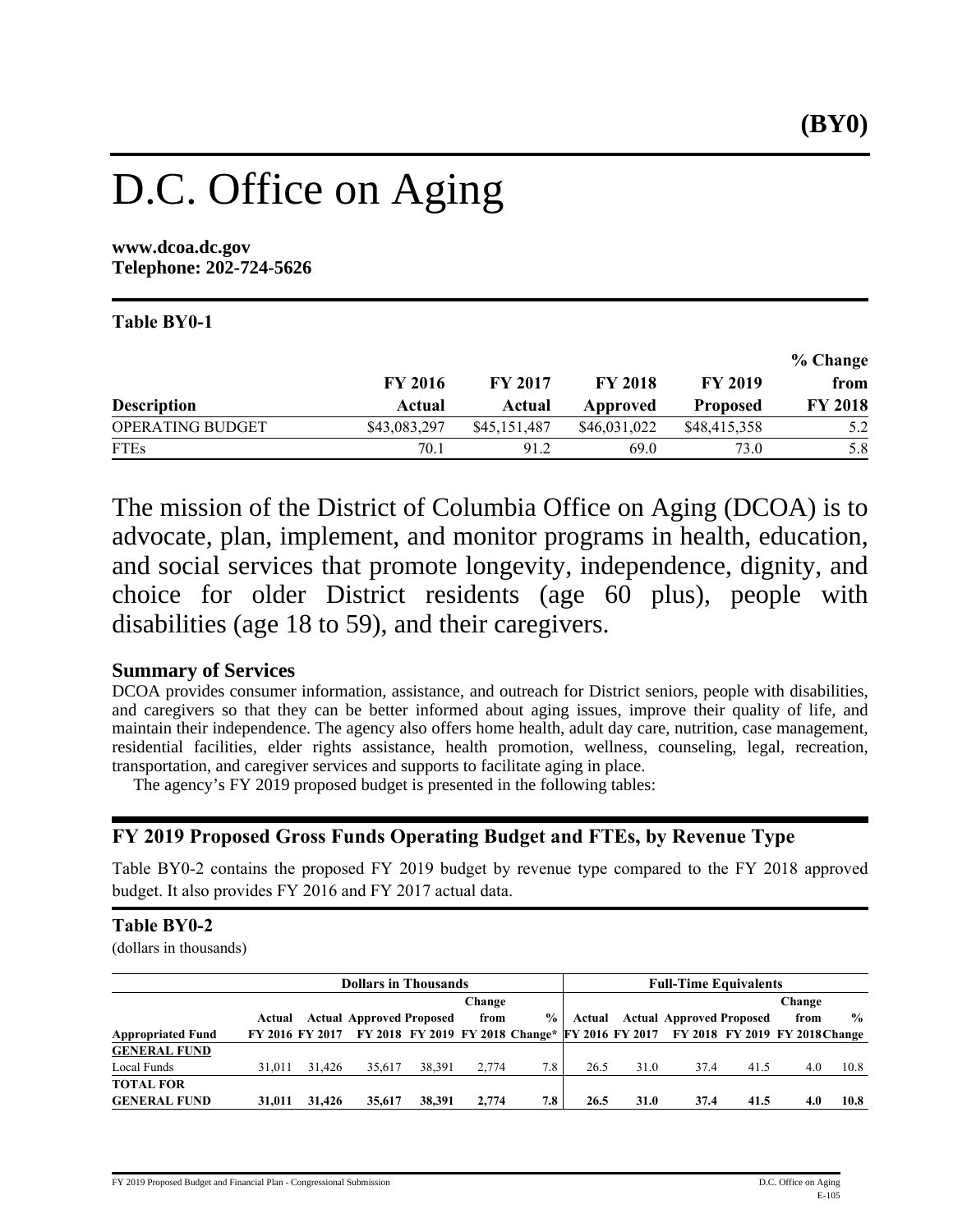## Table BY0-2

(dollars in thousands)

|                             |                 |              | <b>Dollars in Thousands</b>     |                                 |              |               |                 |      | <b>Full-Time Equivalents</b>    |                                |        |               |
|-----------------------------|-----------------|--------------|---------------------------------|---------------------------------|--------------|---------------|-----------------|------|---------------------------------|--------------------------------|--------|---------------|
|                             |                 |              |                                 |                                 | Change       |               |                 |      |                                 |                                | Change |               |
|                             | Actual          |              | <b>Actual Approved Proposed</b> |                                 | from         | $\frac{0}{0}$ | Actual          |      | <b>Actual Approved Proposed</b> |                                | from   | $\frac{0}{0}$ |
| <b>Appropriated Fund</b>    | FY 2016 FY 2017 |              |                                 | FY 2018 FY 2019 FY 2018 Change* |              |               | FY 2016 FY 2017 |      |                                 | FY 2018 FY 2019 FY 2018 Change |        |               |
| <b>FEDERAL</b>              |                 |              |                                 |                                 |              |               |                 |      |                                 |                                |        |               |
| <b>RESOURCES</b>            |                 |              |                                 |                                 |              |               |                 |      |                                 |                                |        |               |
| <b>Federal Grant Funds</b>  | 7,629           | 6,553        | 7,592                           | 7,043                           | $-549$       | $-7.2$        | 5.1             | 5.0  | 4.0                             | 4.0                            | 0.0    | $0.0\,$       |
| Federal Medicaid            |                 |              |                                 |                                 |              |               |                 |      |                                 |                                |        |               |
| Payments                    | $\mathbf{0}$    | 1,958        | 2,345                           | 2,752                           | 407          | 17.4          | 0.0             | 24.5 | 24.6                            | 27.5                           | 3.0    | 12.0          |
| <b>TOTAL FOR</b>            |                 |              |                                 |                                 |              |               |                 |      |                                 |                                |        |               |
| <b>FEDERAL</b>              |                 |              |                                 |                                 |              |               |                 |      |                                 |                                |        |               |
| <b>RESOURCES</b>            | 7,629           | 8,512        | 9,937                           | 9,795                           | $-142$       | $-1.4$        | 5.1             | 29.5 | 28.6                            | 31.5                           | 3.0    | 10.3          |
| <b>PRIVATE FUNDS</b>        |                 |              |                                 |                                 |              |               |                 |      |                                 |                                |        |               |
| <b>Private Donations</b>    |                 | $\mathbf{0}$ | $\mathbf{0}$                    | $\theta$                        | $\mathbf{0}$ | N/A           | 0.0             | 0.0  | 0.0                             | 0.0                            | 0.0    | N/A           |
| <b>TOTAL FOR</b>            |                 |              |                                 |                                 |              |               |                 |      |                                 |                                |        |               |
| <b>PRIVATE FUNDS</b>        | 1               | $\bf{0}$     | $\bf{0}$                        | $\bf{0}$                        | $\bf{0}$     | N/A           | 0.0             | 0.0  | 0.0                             | 0.0                            | 0.0    | N/A           |
| <b>INTRA-DISTRICT</b>       |                 |              |                                 |                                 |              |               |                 |      |                                 |                                |        |               |
| <b>FUNDS</b>                |                 |              |                                 |                                 |              |               |                 |      |                                 |                                |        |               |
| <b>Intra-District Funds</b> | 4,442           | 5,214        | 477                             | 229                             | $-248$       | $-52.0$       | 38.5            | 30.7 | 3.0                             | 0.0                            | $-3.0$ | $-100.0$      |
| <b>TOTAL FOR</b>            |                 |              |                                 |                                 |              |               |                 |      |                                 |                                |        |               |
| <b>INTRA-DISTRICT</b>       |                 |              |                                 |                                 |              |               |                 |      |                                 |                                |        |               |
| <b>FUNDS</b>                | 4,442           | 5,214        | 477                             | 229                             | $-248$       | $-52.0$       | 38.5            | 30.7 | 3.0                             | 0.0                            | $-3.0$ | $-100.0$      |
| <b>GROSS FUNDS</b>          | 43,083          | 45,151       | 46,031                          | 48,415                          | 2,384        | 5.2           | 70.1            | 91.2 | 69.0                            | 73.0                           | 4.0    | 5.8           |

\*Percent change is based on whole dollars.

Note: If applicable, for a breakdown of each Grant (Federal and Private), Special Purpose Revenue type and Intra-District agreement, please refer to Schedule 80 Agency Summary by Revenue Source in the FY 2019 Operating Appendices located on the Office of the Chief Financial Officer's website.

# FY 2019 Proposed Operating Budget, by Comptroller Source Group

Table BY0-3 contains the proposed FY 2019 budget at the Comptroller Source Group (object class) level compared to the FY 2018 approved budget. It also provides FY 2016 and FY 2017 actual expenditures.

#### Table BY0-3

(dollars in thousands)

|                                            |                |                |                |                 | Change         |            |
|--------------------------------------------|----------------|----------------|----------------|-----------------|----------------|------------|
|                                            | Actual         | Actual         | Approved       | <b>Proposed</b> | from           | Percentage |
| <b>Comptroller Source Group</b>            | <b>FY 2016</b> | <b>FY 2017</b> | <b>FY 2018</b> | <b>FY 2019</b>  | <b>FY 2018</b> | Change*    |
| 11 - Regular Pay - Continuing Full Time    | 1,806          | 1,942          | 2,181          | 2,628           | 447            | 20.5       |
| 12 - Regular Pay - Other                   | 3,385          | 3,468          | 3,198          | 3,409           | 211            | 6.6        |
| 13 - Additional Gross Pay                  | 24             | 32             |                |                 | 0              | N/A        |
| 14 - Fringe Benefits - Current Personnel   | 1,072          | 1,151          | 1,159          | 1,295           | 136            | 11.7       |
| 15 - Overtime Pay                          | $\Omega$       |                |                | $\Omega$        | $\theta$       | N/A        |
| <b>SUBTOTAL PERSONAL SERVICES (PS)</b>     | 6,287          | 6,593          | 6,538          | 7,332           | 793            | 12.1       |
| 20 - Supplies and Materials                | 81             | 174            | 124            | 115             | -9             | $-7.4$     |
| 31 - Telephone, Telegraph, Telegram, Etc.  | 11             | 3              | 11             | 158             | 147            | 1,283.4    |
| 40 - Other Services and Charges            | 418            | 358            | 385            | 462             | 78             | 20.2       |
| 41 - Contractual Services - Other          | 8,416          | 8,656          | 9,343          | 9,580           | 237            | 2.5        |
| 50 - Subsidies and Transfers               | 27,747         | 29,097         | 29,499         | 30,496          | 998            | 3.4        |
| 70 - Equipment and Equipment Rental        | 123            | 269            | 130            | 271             | 141            | 108.5      |
| <b>SUBTOTAL NONPERSONAL SERVICES (NPS)</b> | 36,796         | 38,558         | 39,493         | 41,084          | 1,591          | 4.0        |
| <b>GROSS FUNDS</b>                         | 43,083         | 45,151         | 46,031         | 48,415          | 2,384          | 5.2        |

\*Percent change is based on whole dollars.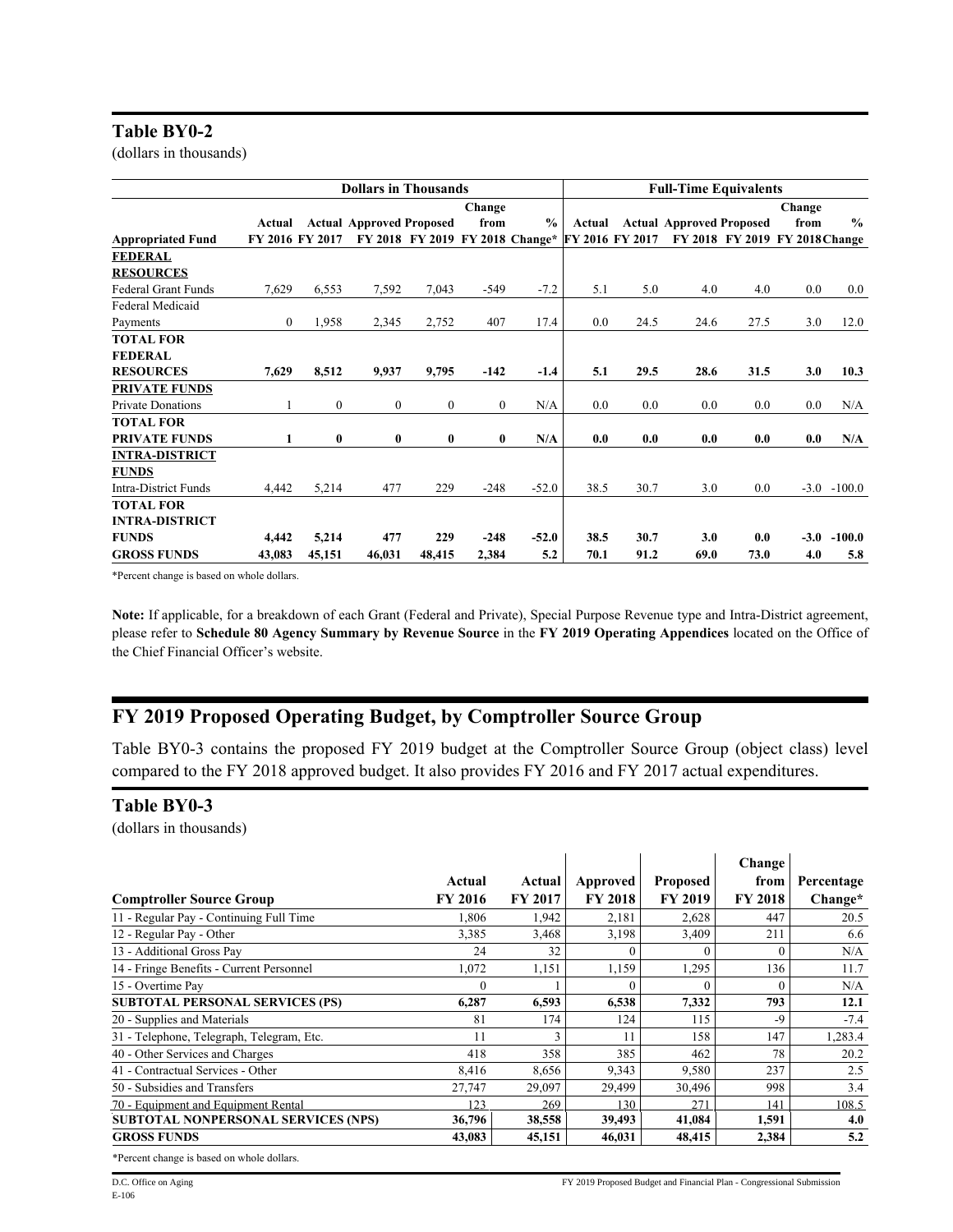# FY 2019 Proposed Operating Budget and FTEs, by Division/Program and Activity

Table BY0-4 contains the proposed FY 2019 budget by division/program and activity compared to the FY 2018 approved budget. It also provides FY 2016 and FY 2017 actual data. For a more comprehensive explanation of divisions/programs and activities, please see the Division/Program Description section, which follows the table.

## Table BY0-4

(dollars in thousands)

|                                                 | <b>Dollars in Thousands</b> |                  |                                 |                  |                  |         | <b>Full-Time Equivalents</b> |                                 |                |                |
|-------------------------------------------------|-----------------------------|------------------|---------------------------------|------------------|------------------|---------|------------------------------|---------------------------------|----------------|----------------|
|                                                 |                             |                  |                                 |                  | Change           |         |                              |                                 |                | Change         |
|                                                 | Actual                      |                  | <b>Actual Approved Proposed</b> |                  | from             | Actual  |                              | <b>Actual Approved Proposed</b> |                | from           |
| <b>Division/Program and Activity</b>            | FY 2016                     |                  | FY 2017 FY 2018 FY 2019         |                  | <b>FY 2018</b>   | FY 2016 |                              | FY 2017 FY 2018                 | <b>FY 2019</b> | <b>FY 2018</b> |
| (1000) AGENCY MANAGEMENT                        |                             |                  |                                 |                  |                  |         |                              |                                 |                |                |
| <b>SERVICES</b>                                 |                             |                  |                                 |                  |                  |         |                              |                                 |                |                |
| (1010) Personnel Costs Activity                 | 4,390                       | 3,068            | 3,276                           | 4,052            | 776              | 28.6    | 32.8                         | 28.0                            | 31.4           | 3.4            |
| (1020) Contract and Procurement                 | $\boldsymbol{0}$            | $-89$            | 0                               | $\boldsymbol{0}$ | $\boldsymbol{0}$ | 0.0     | 0.0                          | 0.0                             | 0.0            | 0.0            |
| (1040) Contract and Procurement                 | 625                         | 92               | 35                              | 71               | 36               | 0.0     | 0.0                          | 0.0                             | 0.0            | 0.0            |
| (1045) Information Technology                   | $\boldsymbol{0}$            | 433              | 472                             | 604              | 132              | 0.0     | 0.0                          | 0.0                             | 0.0            | 0.0            |
| (1087) Language Access                          | 5                           | $\boldsymbol{0}$ | $\boldsymbol{0}$                | $\boldsymbol{0}$ | 0                | 0.0     | 0.0                          | 0.0                             | 0.0            | 0.0            |
| (1096) Fleet Services                           | $\theta$                    | 59               | 58                              | 59               | 1                | 0.0     | 0.0                          | 0.0                             | 0.0            | 0.0            |
| SUBTOTAL (1000) AGENCY                          |                             |                  |                                 |                  |                  |         |                              |                                 |                |                |
| <b>MANAGEMENT SERVICES</b>                      | 5,020                       | 3,562            | 3,841                           | 4,786            | 945              | 28.6    | 32.8                         | 28.0                            | 31.4           | 3.4            |
| (9200) CONSUMER INFO.,                          |                             |                  |                                 |                  |                  |         |                              |                                 |                |                |
| <b>ASSISTANCE AND OUTREACH</b>                  |                             |                  |                                 |                  |                  |         |                              |                                 |                |                |
| (9205) Employment Services                      | 370                         | $\boldsymbol{0}$ | $\boldsymbol{0}$                | $\boldsymbol{0}$ | $\boldsymbol{0}$ | 0.0     | 0.0                          | 0.0                             | 0.0            | 0.0            |
| (9215) Community Outreach and Special           | 216                         | 856              | 761                             | 935              | 175              |         | 8.1                          | 5.0                             | 4.2            | $-0.8$         |
| Events                                          |                             |                  |                                 | $\mathbf{0}$     |                  | 0.0     |                              |                                 |                |                |
| (9220) Training and Education                   | 4,685                       | 4,795            | $\boldsymbol{0}$                |                  | 0                | 38.5    | 0.0                          | 0.0                             | 0.0            | 0.0            |
| (9222) Advocacy/Elder Rights                    | 511                         | 1,412            | 1,413                           | 1,412            | $\boldsymbol{0}$ | 0.0     | 0.0                          | 0.0                             | 0.0            | $0.0\,$        |
| (9230) Assistance and Referral Services         | $\boldsymbol{0}$            | 961              | 1,034                           | 521              | -514             | 0.0     | 12.8                         | 9.0                             | 2.4            | $-6.6$         |
| <b>SUBTOTAL (9200) CONSUMER</b>                 |                             |                  |                                 |                  |                  |         |                              |                                 |                |                |
| <b>INFO., ASSISTANCE AND</b><br><b>OUTREACH</b> | 5,782                       | 8,024            | 3,208                           | 2,868            | $-340$           | 38.5    | 20.9                         | 14.0                            | 6.6            | $-7.4$         |
| (9300) IN-HOME AND CONTINUING                   |                             |                  |                                 |                  |                  |         |                              |                                 |                |                |
| <b>CARE PROGRAM</b>                             |                             |                  |                                 |                  |                  |         |                              |                                 |                |                |
| (9325) In-Home and Daycare Services             | 6,671                       | $\boldsymbol{0}$ | 0                               | $\boldsymbol{0}$ | $\boldsymbol{0}$ | 0.0     | 0.0                          | 0.0                             | 0.0            | 0.0            |
| (9330) Caregivers Support                       | 727                         | $\boldsymbol{0}$ | $\mathbf{0}$                    | $\theta$         | $\boldsymbol{0}$ | 0.0     | 0.0                          | 0.0                             | 0.0            | 0.0            |
| SUBTOTAL (9300) IN-HOME AND                     |                             |                  |                                 |                  |                  |         |                              |                                 |                |                |
| <b>CONTINUING CARE PROGRAM</b>                  | 7,397                       | $\bf{0}$         | $\bf{0}$                        | $\bf{0}$         | $\bf{0}$         | 0.0     | 0.0                          | 0.0                             | 0.0            | 0.0            |
| (9400) HOME AND COMMUNITY                       |                             |                  |                                 |                  |                  |         |                              |                                 |                |                |
| <b>BASED SUPPORT PROGRAM</b>                    |                             |                  |                                 |                  |                  |         |                              |                                 |                |                |
| (9420) In-Home Services                         | $\boldsymbol{0}$            | 2,160            | 5,650                           | 7,151            | 1,500            | 0.0     | 0.0                          | 0.0                             | 0.0            | 0.0            |
| (9430) Lead Agencies and Case                   |                             |                  |                                 |                  |                  |         |                              |                                 |                |                |
| Management                                      | $\overline{0}$              | 10,415           | 11,049                          | 11,836           | 788              | 0.0     | 35.6                         | 26.0                            | 33.0           | 7.0            |
| (9440) Senior Wellness Center/Fitness           | 3,760                       | 2,379            | 2,891                           | 3,058            | 167              | 3.1     | 0.0                          | 0.0                             | 0.0            | 0.0            |
| (9450) Community Services                       | 18,570                      | 109              | $\boldsymbol{0}$                | $\boldsymbol{0}$ | 0                | 0.0     | 0.0                          | 0.0                             | 0.0            | 0.0            |
| (9460) Senior Villages                          | $\mathbf{0}$                | 240              | 300                             | 300              | 0                | 0.0     | 0.0                          | 0.0                             | 0.0            | 0.0            |
| (9470) Supportive Residential Services          | 1,674                       | 715              | 735                             | 735              | $\boldsymbol{0}$ | 0.0     | 0.0                          | 0.0                             | 0.0            | 0.0            |
| (9475) Caregiver Support                        | $\boldsymbol{0}$            | 1,174            | 477                             | 595              | 118              | $0.0\,$ | $2.0$                        | $1.0\,$                         | $2.0\,$        | 1.0            |
| (9480) Advocacy/Elder Rights                    | 881                         | $\boldsymbol{0}$ | $\boldsymbol{0}$                | $\boldsymbol{0}$ | $\boldsymbol{0}$ | $0.0\,$ | $0.0\,$                      | 0.0                             | $0.0\,$        | $0.0\,$        |
| (9485) Transportation                           | $\boldsymbol{0}$            | 4,833            | 5,436                           | 5,352            | $-84$            | 0.0     | $0.0\,$                      | 0.0                             | $0.0\,$        | $0.0\,$        |
| (9490) Day Programs                             | $\boldsymbol{0}$            | 1,664            | 1,804                           | 1,676            | $-128$           | 0.0     | $0.0\,$                      | 0.0                             | 0.0            | $0.0\,$        |
| <b>SUBTOTAL (9400) HOME AND</b>                 |                             |                  |                                 |                  |                  |         |                              |                                 |                |                |
| <b>COMMUNITY BASED SUPPORT</b>                  | 24,884                      | 23,690           | 28,342                          | 30,702           |                  | 3.1     |                              | 27.0                            | 35.0           |                |
| <b>PROGRAM</b>                                  |                             |                  |                                 |                  | 2,360            |         | 37.6                         |                                 |                | 8.0            |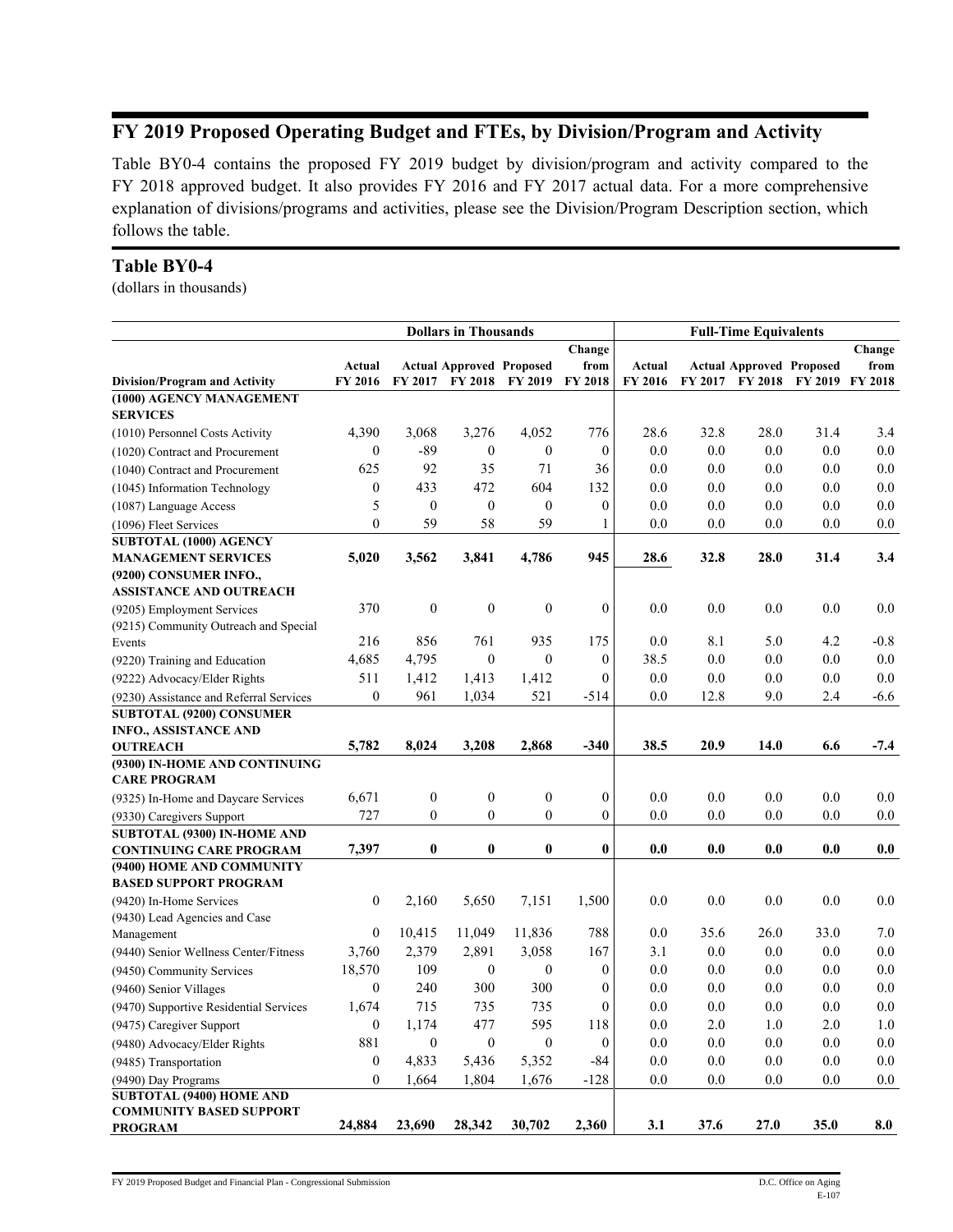## Table BY0-4

(dollars in thousands)

|                                                  |          | <b>Dollars in Thousands</b> |                                 |                |                |                | <b>Full-Time Equivalents</b> |                                 |                |                |
|--------------------------------------------------|----------|-----------------------------|---------------------------------|----------------|----------------|----------------|------------------------------|---------------------------------|----------------|----------------|
|                                                  |          |                             |                                 |                | Change         |                |                              |                                 |                | Change         |
|                                                  | Actual   |                             | <b>Actual Approved Proposed</b> |                | from           | Actual         |                              | <b>Actual Approved Proposed</b> |                | from           |
| <b>Division/Program and Activity</b>             | FY 2016  | <b>FY 2017</b>              | <b>FY 2018</b>                  | <b>FY 2019</b> | <b>FY 2018</b> | <b>FY 2016</b> | <b>FY 2017</b>               | <b>FY 2018</b>                  | <b>FY 2019</b> | <b>FY 2018</b> |
| (9500) NUTRITION                                 |          |                             |                                 |                |                |                |                              |                                 |                |                |
| (9520) Community Dining                          | 0        | 4,486                       | 4,798                           | 4,798          | $\theta$       | 0.0            | 0.0                          | 0.0                             | 0.0            | 0.0            |
| (9530) Home Delivered Meals                      | 0        | 4,527                       | 4,832                           | 4,830          | $-2$           | 0.0            | 0.0                          | 0.0                             | 0.0            | 0.0            |
| (9540) Nutrition Supplements                     | $\theta$ | 21                          | 21                              | 21             | $\theta$       | 0.0            | 0.0                          | 0.0                             | 0.0            | 0.0            |
| (9550) Commodity and Farmers Market              | 0        | 843                         | 989                             | 410            | $-579$         | 0.0            | 0.0                          | 0.0                             | 0.0            | $0.0\,$        |
| <b>SUBTOTAL (9500) NUTRITION</b>                 | 0        | 9,877                       | 10.640                          | 10.059         | $-581$         | 0.0            | 0.0                          | 0.0                             | 0.0            | 0.0            |
| (9960) YR END CLOSE                              |          |                             |                                 |                |                |                |                              |                                 |                |                |
| No Activity Assigned                             | 0        | $-2$                        | $\mathbf{0}$                    | $\theta$       | $\theta$       | 0.0            | 0.0                          | 0.0                             | 0.0            | $0.0\,$        |
| <b>SUBTOTAL (9960) YR END CLOSE</b>              | 0        | $-2$                        | $\mathbf{0}$                    | $\mathbf{0}$   | $\mathbf{0}$   | 0.0            | 0.0                          | 0.0                             | 0.0            | 0.0            |
| <b>TOTAL PROPOSED</b><br><b>OPERATING BUDGET</b> | 43,083   | 45,151                      | 46,031                          | 48,415         | 2.384          | 70.1           | 91.2                         | 69.0                            | 73.0           | 4.0            |

(Change is calculated by whole numbers and numbers may not add up due to rounding)

Note: For more detailed information regarding the proposed funding for the activities within this agency's programs, please see Schedule 30-PBB Program Summary by Activity in the FY 2019 Operating Appendices located on the Office of the Chief Financial Officer's website. "No Activity Assigned" indicates budget or actuals that are recorded at the division/program level.

# **Program Description**

The District of Columbia Office on Aging operates through the following 4 programs:

**Consumer Information, Assistance, and Outreach** – provides information, assistance, and outreach for a variety of long-term care needs to older adults, people with disabilities, and caregivers regarding long-term care services and supports offered in the District.

This program contains the following 3 activities:

- **Community Outreach and Special Events** provides socialization, information, and recognition services for District residents age 60 or older, adult with disabilities, and caregivers in order to combat social isolation, increase awareness of services provided, and project a positive image of aging;
- **Advocacy and Elder Rights** provides legal support and advocacy for elder rights for District residents, age 60 or older, who need assistance with relevant state laws, long-term planning, or complaint resolution between residents/families and nursing homes or other community residential facilities for seniors; and
- **Assistance and Referral Services** provides information on, connection to, and assistance with accessing home and community-based services, long-term care options, and public benefits for District residents age 60 or older, adults with disabilities, and caregivers.

**Home and Community-Based Support** – provides services for District residents who are 60 years of age or older so that they can live as independently as possible in the community. Services include health promotion, case management, nutrition, homemaker assistance, wellness, counseling, transportation, and recreation activities.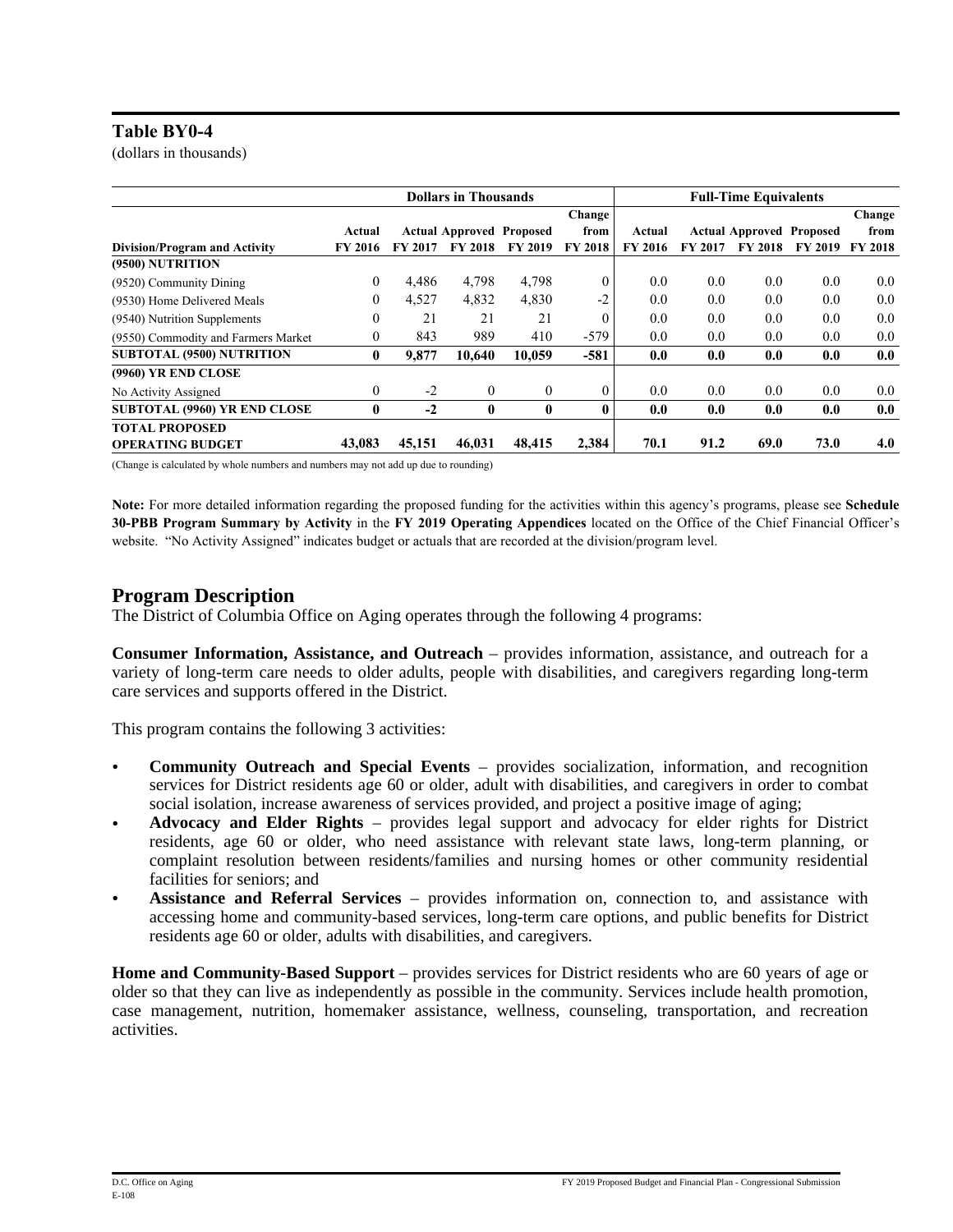This program contains the following 8 activities:

- **In-Home Services** provides home health and homemaker services for District residents, 60 years of age and older, to help manage activities of daily living;
- **Lead Agencies and Case Management** provides core services and supports, such as case management and counseling services, for District residents age 60 or older, adults with disabilities, and caregivers;
- **Senior Wellness Centers/Fitness** provides socialization, physical fitness, and programs that promote healthy behavior and awareness for District residents, age 60 or older;
- **Senior Villages** provides support and technical assistance to the grassroots volunteer model of neighbors helping neighbors age in place;
- **Supportive Residential Services** provides emergency shelter, supportive housing, and aging-in-place programs;
- **Caregivers Support** provides caregiver education and training, respite, stipends, and transportation services to eligible caregivers;
- **Transportation** provides transportation to medical appointments, group social, and recreational activities for District residents age 60 or older; and
- **Day Programs** provides programs through adult day health and senior centers, which allow District residents, age 60 or older, to have socialization and access to core services.

**Nutrition Services** – provides meals, food, and nutrition assistance to District residents, age 60 and older, to maintain or improve their health and remain independent in the community.

This program contains the following 4 activities:

- **Community Dining** provides meals in group settings such as senior wellness centers, senior housing buildings, and recreation centers for District residents, age 60 or older;
- **Home-Delivered Meals** provides District residents, age 60 or older who are frail, home-bound, or otherwise isolated, with meals delivered directly to their home;
- **Nutrition Supplements** provides nutrition supplements each month for District residents, age 60 and older, who are unable to obtain adequate nutrition from food alone; and
- **Commodities and Farmers Market** the Commodity Supplemental Food Program provides a monthly bag of healthy, shelf-stable foods to low-income District residents. The Senior Farmers Market Nutrition Program provides vouchers to participants in the Commodity Supplemental Food Program to purchase fresh produce at local farmers markets.

**Agency Management** – provides for administrative support and the required tools to achieve operational and programmatic results. This program is standard for all agencies using performance-based budgeting.

## **Program Structure Change**

The District of Columbia Office on Aging has no program structure changes in the FY 2019 proposed budget.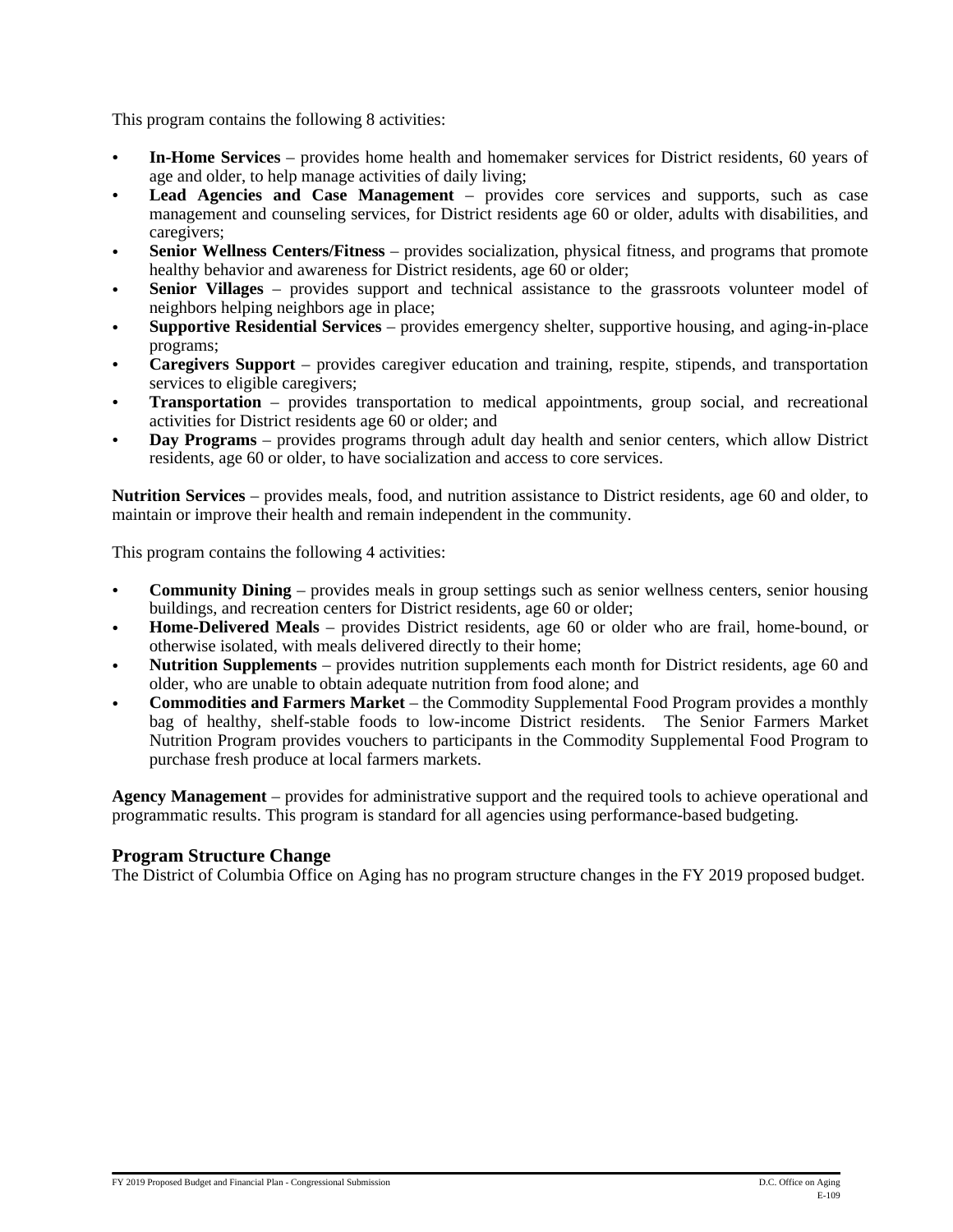# FY 2018 Approved Budget to FY 2019 Proposed Budget, by Revenue Type

Table BY0-5 itemizes the changes by revenue type between the FY 2018 approved budget and the FY 2019 proposed budget. For a more comprehensive explanation of changes, please see the FY 2019 Proposed Budget Changes section, which follows the table.

#### Table BY0-5

(dollars in thousands)

| <b>DESCRIPTION</b>                                                                              | <b>DIVISION/PROGRAM</b>                            | <b>BUDGET</b> | <b>FTE</b>       |
|-------------------------------------------------------------------------------------------------|----------------------------------------------------|---------------|------------------|
|                                                                                                 |                                                    |               |                  |
| <b>LOCAL FUNDS: FY 2018 Approved Budget and FTE</b>                                             |                                                    | 35,617        | 37.4             |
| Removal of One-Time Costs                                                                       | Home and Community Based<br><b>Support Program</b> | $-3,128$      | 0.0              |
| <b>LOCAL FUNDS: FY 2019 Recurring Budget</b>                                                    |                                                    | 32,489        | 37.4             |
| COLA: FY 2019 COLA Adjustment                                                                   | Multiple Programs                                  | 122           | 0.0              |
| Agency Request-Increase: To align personal services and Fringe Benefits with<br>projected costs | Multiple Programs                                  | 542           | 4.0              |
| Agency Request-Increase: To align resources with operational spending goals                     | Multiple Programs                                  | 305           | 0.0              |
| Mayor's Policy-Enhance: To support Safe at Home program (one-time)                              | Home and Community Based<br><b>Support Program</b> | 4.500         | 0.0              |
| <b>LOCAL FUNDS: FY 2019 Mayor's Proposed Budget</b>                                             |                                                    | 37,958        | 41.5             |
| Enhance: To support the Club Memory program (one-time)                                          | Home and Community Based<br><b>Support Program</b> | 250           | 0.0              |
| Enhance: To support an outreach campaign for isolated senior residents (one-time)               | Consumer Info., Assistance<br>and Outreach         | 225           | 0.0              |
| Reduce: To realize cost savings in personal services                                            | Home and Community Based<br><b>Support Program</b> | $-42$         | 0.0              |
| <b>LOCAL FUNDS: FY 2019 District's Proposed Budget</b>                                          |                                                    | 38,391        | 41.5             |
|                                                                                                 |                                                    |               |                  |
| FEDERAL GRANT FUNDS: FY 2018 Approved Budget and FTE                                            |                                                    | 7,592         | 4.0              |
| COLA: FY 2019 COLA Adjustment                                                                   | <b>Agency Management Services</b>                  | 13            | 0.0              |
| Agency Request-Decrease: To align budget with projected grant awards                            | Multiple Programs                                  | $-562$        | 0.0              |
| FEDERAL GRANT FUNDS: FY 2019 Mayor's Proposed Budget                                            |                                                    | 7,043         | 4.0              |
| No Change                                                                                       |                                                    | $\Omega$      | $\overline{0.0}$ |
| FEDERAL GRANT FUNDS: FY 2019 District's Proposed Budget                                         |                                                    | 7,043         | 4.0              |
|                                                                                                 |                                                    |               |                  |
| FEDERAL MEDICAID PAYMENTS: FY 2018 Approved Budget and FTE                                      |                                                    | 2,345         | 24.6             |
| COLA: FY 2019 COLA Adjustment                                                                   | Multiple Programs                                  | 80            | 0.0              |
| Agency Request-Increase: To align budget with projected federal Medicaid<br>reimbursements      | Multiple Programs                                  | 327           | 3.0              |
| FEDERAL MEDICAID PAYMENTS: FY 2019 Mayor's Proposed Budget                                      |                                                    | 2,752         | 27.5             |
| No Change                                                                                       |                                                    | $\Omega$      | 0.0              |
| FEDERAL MEDICAID PAYMENTS: FY 2019 District's Proposed Budget                                   |                                                    | 2,752         | 27.5             |
| <b>INTRA-DISTRICT FUNDS: FY 2018 Approved Budget and FTE</b>                                    |                                                    | 477           | 3.0              |
| Agency Request-Decrease: To align budget with projected revenues                                | Multiple Programs                                  | $-248$        | $-3.0$           |
| <b>INTRA-DISTRICT FUNDS: FY 2019 Mayor's Proposed Budget</b>                                    |                                                    | 229           | 0.0              |
|                                                                                                 |                                                    | $\theta$      | 0.0              |
| No Change                                                                                       |                                                    |               |                  |

#### GROSS FOR BY0 - D.C. OFFICE ON AGING 48,415 73.0

(Change is calculated by whole numbers and numbers may not add up due to rounding)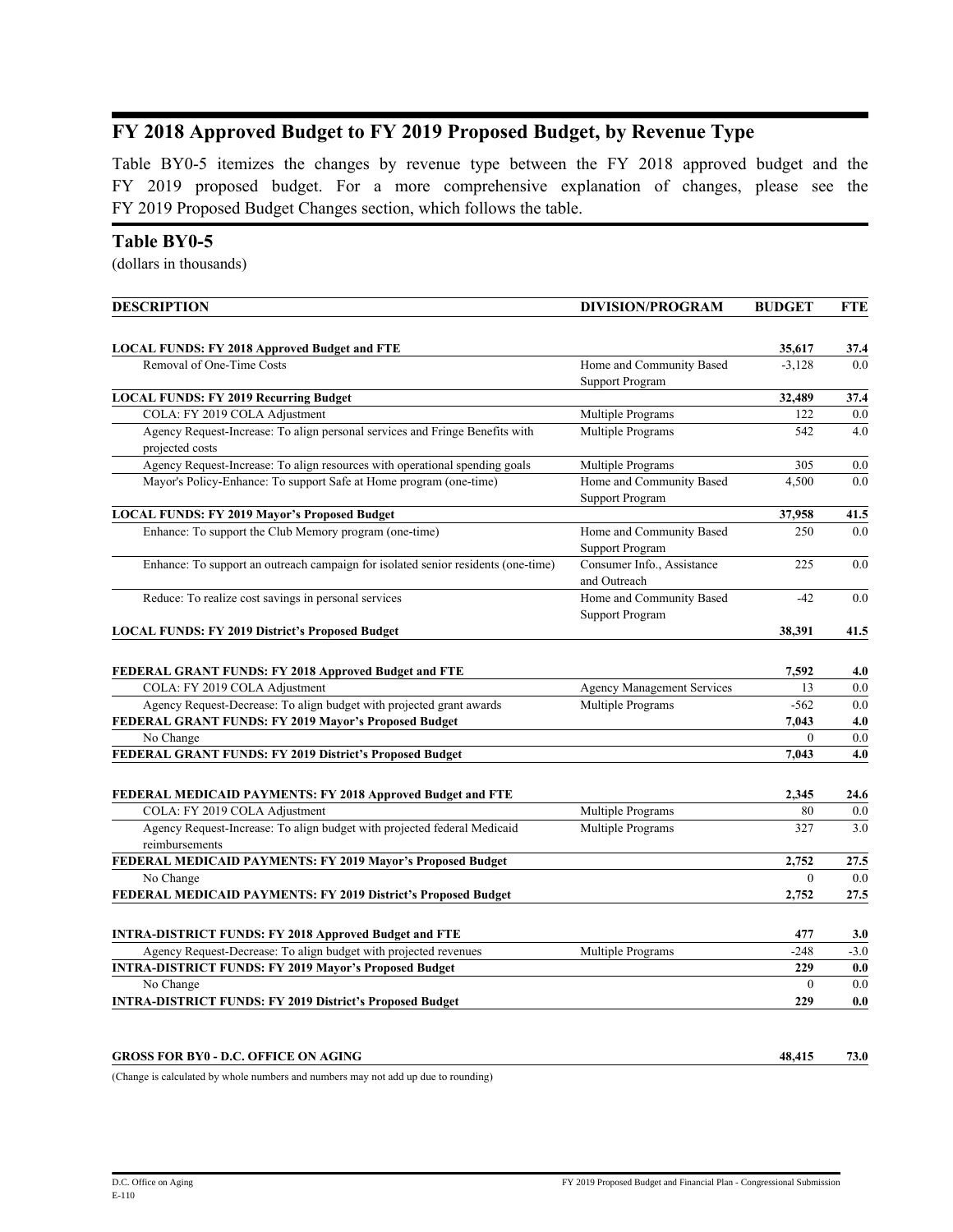# **FY 2019 Proposed Budget Changes**

The District of Columbia Office on Aging's (DCOA) proposed FY 2019 gross budget is \$48,415,358, which represents a 5.2 percent increase over its FY 2018 approved gross budget of \$46,031,022. The budget is comprised of \$38,391,428 in Local funds, \$7,042,675 in Federal Grant funds, \$2,752,297 in Federal Medicaid Payments, and \$228,958 in Intra-District funds.

## **Recurring Budget**

The FY 2019 budget for DCOA includes a reduction of \$3,128,300 to account for the removal of one-time funding appropriated in FY 2018. This reduction is comprised of \$3,000,000 that supported the Safe at Home program, to provide preventative adaptations to reduce the risk of falls in the homes of qualifying seniors and adults with disabilities, and \$128,300 for the establishment of an intergenerational volunteer program that aims to unite the younger and older generations and provide seniors with the opportunity to share their wealth of knowledge.

### **Mayor's Proposed Budget**

**Cost-of-Living Adjustment:** DCOA's budget proposal includes cost-of-living adjustments (COLA) of \$121,942 in Local funds, \$12,659 in Federal Grant funds, and \$80,164 in Federal Medicaid Payments.

**Agency Request – Increase:** In Local funds, the proposed budget includes a net increase of \$541,803 and 4.0 Full-Time Equivalents (FTEs) due to a realignment of positions as well as projected salary increases and Fringe Benefits adjustments across multiple programs. This adjustment reflects increases of \$791,262 and 8.7 FTEs in the Home-and Community-Based Support program and \$322,531 and 2.5 FTEs in the Agency Management program, partially offset by a decrease of \$571,990 and 7.1 FTEs in the Consumer Information, Assistance, and Outreach program that were partially supported by Medicaid funding. Additionally, the proposed budget includes a net increase of \$305,349 in nonpersonal services across multiple programs, to align resources with operational spending requirements.

The budget proposal for Federal Medicaid Payments reflects an increase of \$327,018 and is based on projected federal reimbursement for Medicaid eligible services. This adjustment further supports an additional 3.0 FTEs and aligns with projected salary increases and Fringe Benefits adjustments.

**Agency Request – Decrease:** The proposed Federal Grant funds budget reflects a net reduction of \$561,713 across multiple programs due to projected reductions in the carryover balances for various grants.

In Intra-District funds, the proposed budget includes a net decrease of \$248,000 and 3.0 FTEs to reflect a modification of Memorandum of Understanding (MOU) with the Department of Health Care Finance to provide services for the Money Follows the Person program.

**Mayor's Policy - Enhance:** In Local funds, DCOA's proposed budget includes a one-time increase of \$4,500,280 in the Home-and Community-Based Support program to support the Safe at Home program, which provides preventative adaptations to reduce the risk of falls in the homes of seniors and people with disabilities.

#### **District's Proposed Budget**

**Enhance:** DCOA's Local funds budget proposal includes a one-time increase of \$250,000 in the Home and Community Based Support program to support the Club Memory program. Club Memory is a stigma-free social club for people with memory loss, early-stage alzheimer's, mild cognitive impairment, or other forms of dementia, and their caregivers. Additionally, a one-time enhancement of \$225,000 in the Consumer Information Assistance and Outreach program is to support an outreach campaign for isolated, elderly District residents.

**Reduce:** DCOA's proposed Local funds budget reflects a decrease of \$41,867 to reflect personal services savings in the Home and Community Based Support program.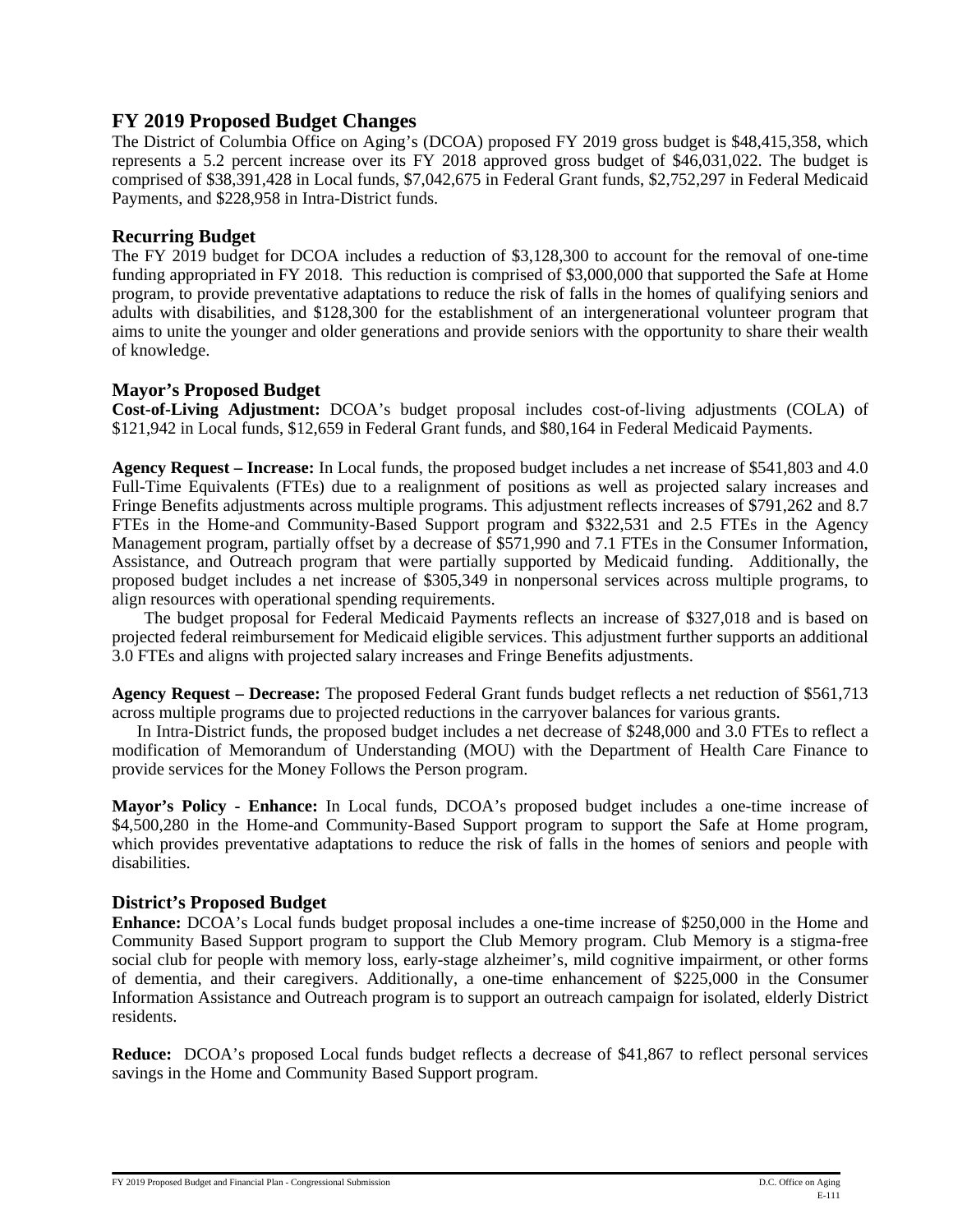Page left intentionally blank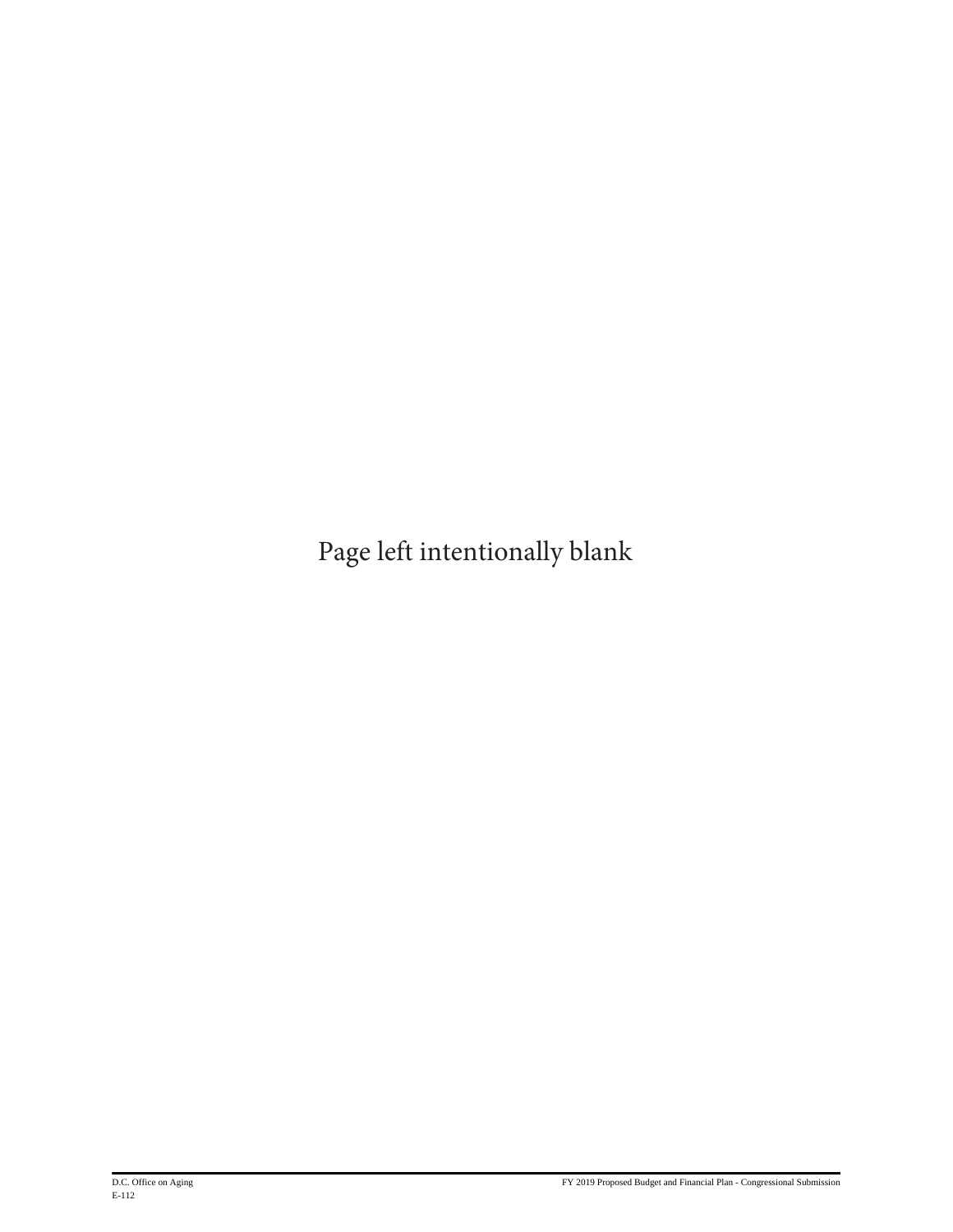# **Agency Performance Plan\***

The District of Columbia Office on Aging (DCOA) has the following strategic objectives for FY 2019:

## **Strategic Objectives**

Strategic Objectives describe what the agency will do, at a high level, to achieve its mission. These are action-based sentences that define what an agency does for its customers, whether the customers are residents or other District agencies, and how that improves the District.

#### **Objectives**

- 1. Customer Information, Assistance and Outreach: Provide information, assistance and outreach to District residents, age 60 or older, adults with disabilities, and caregivers that promotes awareness and access to services and supports offered in the District.
- 2. Home-and Community-Based Supports: Provide direct services and supports in the community, including nutrition services, for District residents, age 60 or older, adult with disabilities, and caregivers that promote living well in the District.
- 3. Create and maintain a highly efficient, transparent, and responsive District government.\*\*

# **ACTIVITIES**

Activities include the work that happens on a daily basis to help achieve the Strategic Objectives. Activity names come from the budget line items. This is further divided into "daily services" (ex. sanitation disposal), and long-term "key projects" that are high profile, one-time and span several years, (ex. redevelopment of Walter Reed Army Medical Center). Many agencies will mostly have daily services, whereas some agencies that have more of their budget come from capital funding will have several key projects.

1. Customer Information, Assistance and Outreach: Provide information, assistance and outreach to District residents, age 60 or older, adults with disabilities, and caregivers that promotes awareness and access to services and supports offered in the District. (3 Activities)

| <b>Activity Title</b>                 | <b>Activity Description</b>                                                                                                                                                                                                                                                                                                                                             | <b>Type of Activity</b> |  |  |
|---------------------------------------|-------------------------------------------------------------------------------------------------------------------------------------------------------------------------------------------------------------------------------------------------------------------------------------------------------------------------------------------------------------------------|-------------------------|--|--|
| Advocacy/Elder Rights                 | Provide legal and advocacy support and protective<br>services for District residents, age 60 or older, in<br>need of assistance with long-term care planning,<br>quality of care disputes, estate and financial<br>planning, and civil disputes.                                                                                                                        | Daily Service           |  |  |
| Assistance and Referral Services      | Provide information on, connection to, and<br>assistance with accessing home-and<br>community-based services, long-term care options,<br>and public benefits for District residents, age 60 or<br>older, people with disabilities, and caregivers.                                                                                                                      | Daily Service           |  |  |
| Community Outreach and Special Events | Provide engaging socialization opportunities and<br>community service and support awareness<br>campaigns for District residents, age 60 or older,<br>people with disabilities, and caregivers that combat<br>social isolation, improve access to services, address<br>the needs of LGBT seniors, and project a positive<br>image of aging and adults with disabilities. | Daily Service           |  |  |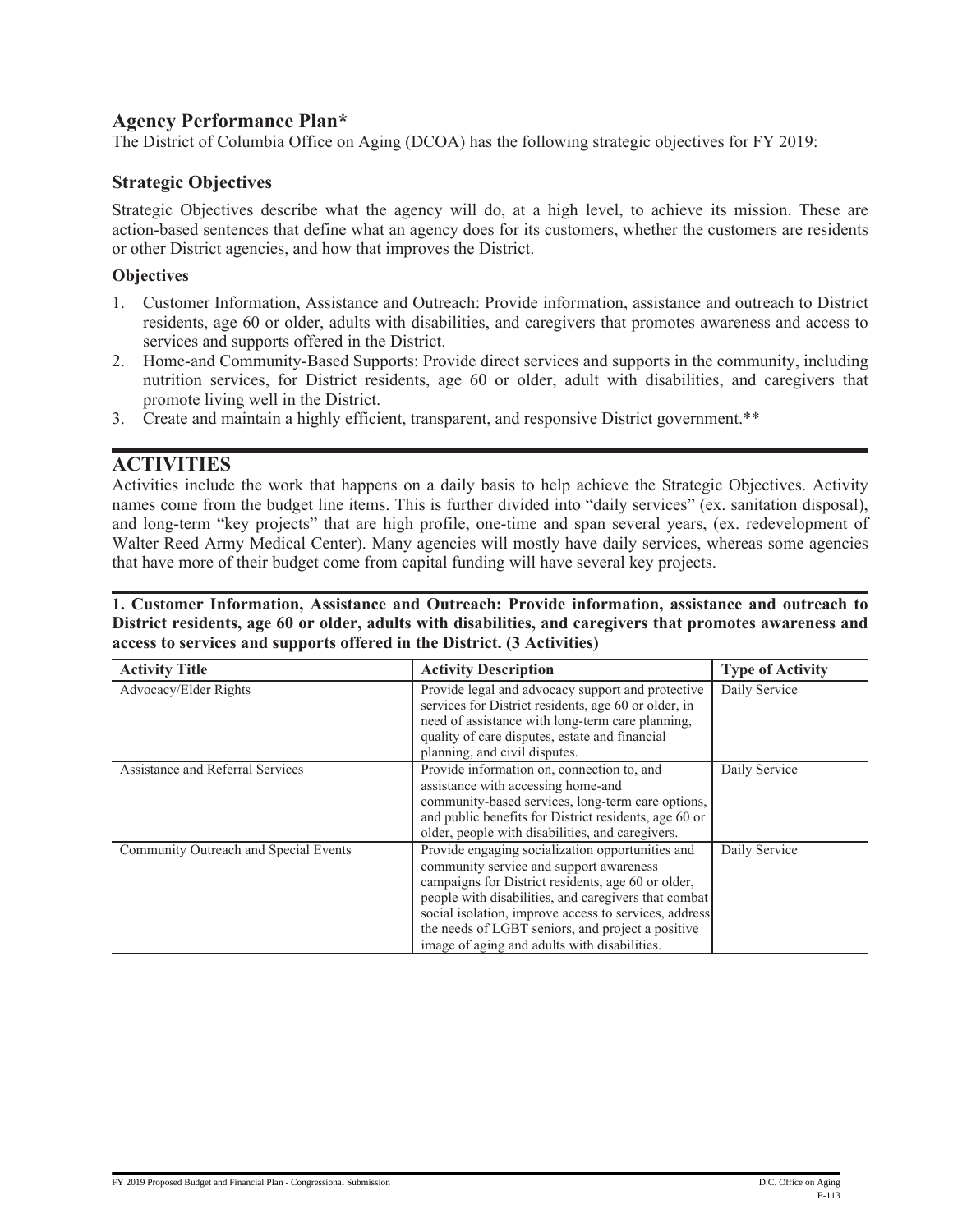2. Home and Community-Based Supports: Provide direct services and supports in the community, including nutrition services, for District residents, age 60 or older, adults with disabilities, and caregivers that promote living well in the District. (5 Activities)

| <b>Activity Title</b>             | <b>Activity Description</b>                                                                                                                                                                              | <b>Type of Activity</b> |
|-----------------------------------|----------------------------------------------------------------------------------------------------------------------------------------------------------------------------------------------------------|-------------------------|
| In-home Services                  | Provide homemaker services and caregiver support<br>for District residents, age 60 or older, to help<br>manage activities of daily living and prevent<br>caregiver burnout.                              | Daily Service           |
| Lead Agencies and Case Management | Provide core services and supports, such as case<br>management and counseling services, for District<br>residents, age 60 or older, adults with disabilities,<br>and caregivers.                         | Daily Service           |
| Senior Wellness Center/Fitness    | Provide socialization, physical fitness, and wellness<br>programs for District residents, age 60 or older, that<br>promote healthy behaviors.                                                            | Daily Service           |
| Nutrition Program                 | Provide prepared meals, fresh foods, and nutrition<br>assistance to District residents, age 60 or older, that<br>maintains or improves health and the ability to<br>remain independent in the community. | Daily Service           |
| Transportation                    | Provide transportation services to essential<br>non-emergency medical appointments and<br>social/recreational group trips.                                                                               | Daily Service           |

# **KEY PERFORMANCE INDICATORS**

Key Performance Indicators measure how well an agency is achieving its Strategic Objectives. They are outcome-oriented and should be used to answer the question, "What does the agency need to measure to determine success?"

1. Customer Information, Assistance and Outreach: Provide information, assistance and outreach to District residents, age 60 or older, adults with disabilities, and caregivers that promotes awareness and access to services and supports offered in the District. (3 Measures)

|                                        | New Measure/          | <b>FY 2016</b> | <b>FY 2017</b> | <b>FY 2017</b> | <b>FY 2018</b> | <b>FY 2019</b> |
|----------------------------------------|-----------------------|----------------|----------------|----------------|----------------|----------------|
| <b>Measure</b>                         | <b>Benchmark Year</b> | Actual         | <b>Target</b>  | Actual         | <b>Target</b>  | <b>Target</b>  |
| Percent of callers looking for         | No.                   | <b>Not</b>     | 20%            | 34.7%          | 20%            | 25%            |
| information and assistance that        |                       | Available      |                |                |                |                |
| heard about DCOA services through      |                       |                |                |                |                |                |
| the agency's outreach efforts          |                       |                |                |                |                |                |
| Percent of residents working with      | No                    | <b>Not</b>     | 80%            | 94%            | 80%            | 85%            |
| D.C. Long-Term Care Ombudsman          |                       | Available      |                |                |                |                |
| Program that self-report a             |                       |                |                |                |                |                |
| satisfactory resolution to a           |                       |                |                |                |                |                |
| complaint, concern, or problem         |                       |                |                |                |                |                |
| Percent of residents working with      | No                    | <b>Not</b>     | 80%            | 94%            | 80%            | 85%            |
| DCOA's Medicaid Enrollment Staff       |                       | Available      |                |                |                |                |
| that self-report a positive experience |                       |                |                |                |                |                |
| through the Medicaid enrollment        |                       |                |                |                |                |                |
| process                                |                       |                |                |                |                |                |

2. Home-and Community-Based Supports: Provide direct services and supports in the community, including nutrition services, for District residents, age 60 or older, adults with disabilities, and caregivers that promote living well in the District. (2 Measures)

|                                  | New Measure           | <b>FY 2016</b>  | <b>FY 2017</b> | <b>FY 2017</b> | <b>FY 2018</b>      | <b>FY 2019</b> |
|----------------------------------|-----------------------|-----------------|----------------|----------------|---------------------|----------------|
| <b>Measure</b>                   | <b>Benchmark Year</b> | Actual <i>I</i> | <b>Target</b>  | Actual         | Target <sub>1</sub> | <b>Target</b>  |
| Percent of family caregivers     | No                    | Not             | $90\%$         | $100\%$        | 90%                 | 90%            |
| participating in D.C. Caregivers |                       | Available       |                |                |                     |                |
| Institute that self-report an    |                       |                 |                |                |                     |                |
| improved ability to provide care |                       |                 |                |                |                     |                |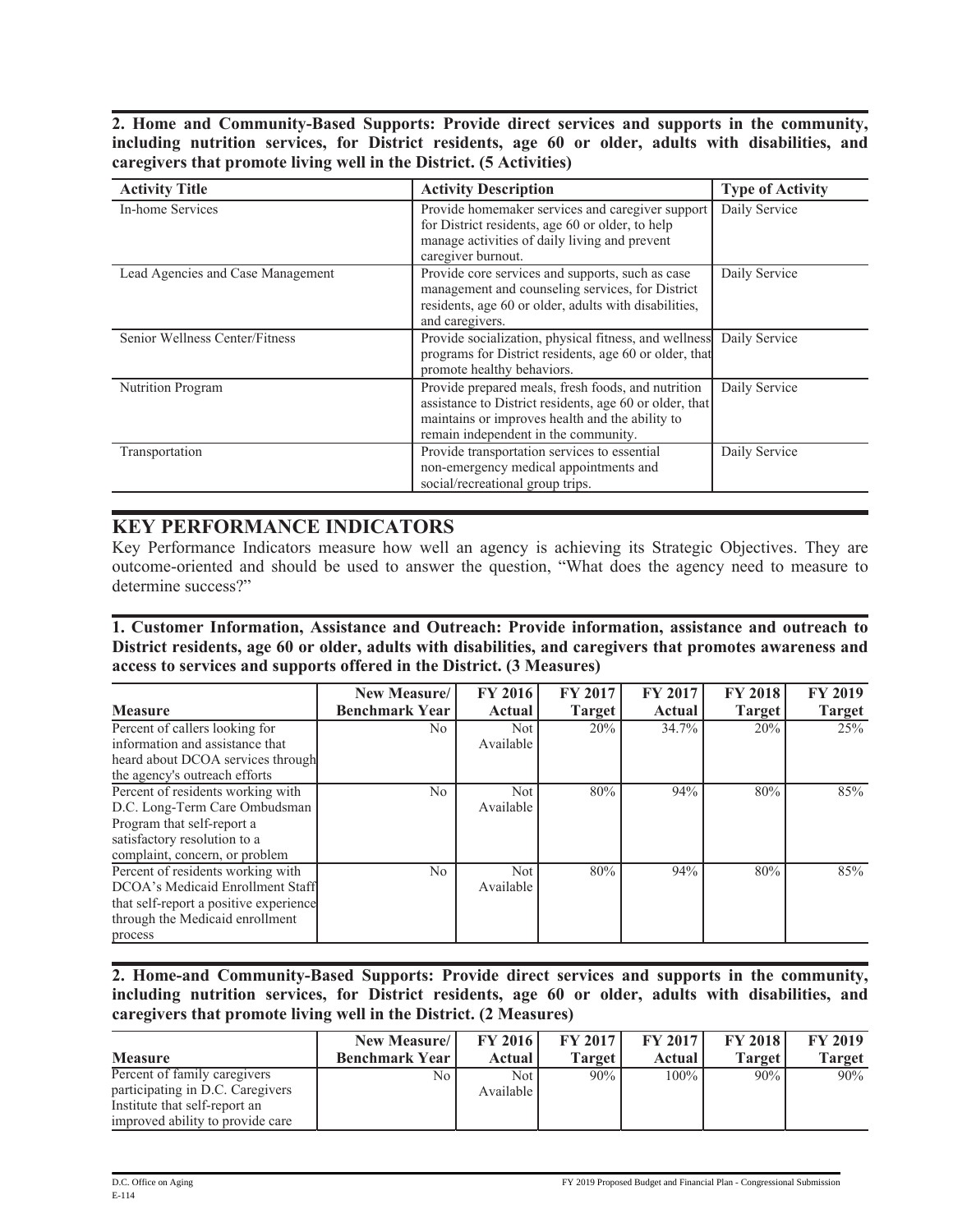2. Home-and Community-Based Supports: Provide direct services and supports in the community, including nutrition services, for District residents, age 60 or older, adults with disabilities, and caregivers that promote living well in the District. (2 Measures)

| <b>Measure</b>                                                                                                                           | New Measure           | <b>FY 2016</b> | <b>FY 2017</b> | <b>FY 2017</b> | <b>FY 2018</b> | <b>FY 2019</b> |
|------------------------------------------------------------------------------------------------------------------------------------------|-----------------------|----------------|----------------|----------------|----------------|----------------|
|                                                                                                                                          | <b>Benchmark Year</b> | Actual         | <b>Target</b>  | Actual         | Target         | <b>Target</b>  |
| Percent of residents attending<br>Senior Wellness Centers that<br>self-report an increase in awareness<br>and practices of health habits | No                    | 84.3%          | 75%            | 92.2%          | 75%            | 80%            |

# **WORKLOAD MEASURES**

Workload Measures, also called inputs or outputs, quantify an activity, effort or process that is necessary to make progress towards the Strategic Objectives. They help answer the question; "How much are we doing?"

#### 1. Advocacy/Elder Rights

| <b>Measure</b>                                                                | New Measure/<br><b>Benchmark Year</b> | <b>FY 2015</b><br><b>Actual</b> | <b>FY 2016</b><br>Actual | <b>FY 2017</b><br>Actual |
|-------------------------------------------------------------------------------|---------------------------------------|---------------------------------|--------------------------|--------------------------|
| Number of hours of advocacy and legal<br>support provided to residents        | No                                    | Not Available                   | Not Available            | 9.232                    |
| Number of hours of Long-Term Care<br>Ombudsman services provided to residents | No                                    | Not Available                   | Not Available            | 1.503                    |

# 2. Assistance and Referral Services

| <b>Measure</b>                                 | New Measure/<br><b>Benchmark Year</b> | <b>FY 2015</b><br>Actual | <b>FY 2016</b><br>Actual | <b>FY 2017</b><br>Actual |
|------------------------------------------------|---------------------------------------|--------------------------|--------------------------|--------------------------|
|                                                |                                       |                          |                          |                          |
| Number of caregivers receiving information,    | N <sub>0</sub>                        | 217                      |                          | 122                      |
| referral, and assistance through the Aging and |                                       |                          |                          |                          |
| Disability Resource Center                     |                                       |                          |                          |                          |
| Number of people with disabilities between     | No                                    | 1,375                    | 1,057                    | 3560                     |
| the ages of 18 and 59 receiving information,   |                                       |                          |                          |                          |
| referral and assistance through the Aging and  |                                       |                          |                          |                          |
| Disability Resource Center                     |                                       |                          |                          |                          |
| Number of residents age 60 or older receiving  | N <sub>0</sub>                        | 4,184                    | 9,477                    | 16,535                   |
| information, referral, and assistance through  |                                       |                          |                          |                          |
| the Aging and Disability Resource Center       |                                       |                          |                          |                          |
| Number of residents served by DCOA's           | No                                    | Not Available            | Not Available            | 2,651                    |
| Medicaid Enrollment Staff                      |                                       |                          |                          |                          |

# 3. Community Outreach and Special Events

|                                                                                                                                                               | New Measure/   | <b>FY 2015</b> | <b>FY 2016</b>      | <b>FY 2017</b> |
|---------------------------------------------------------------------------------------------------------------------------------------------------------------|----------------|----------------|---------------------|----------------|
| <b>Measure</b>                                                                                                                                                | Benchmark Year | Actual         | Actual <sup>1</sup> | Actual         |
| Number of DCOA sponsored information and<br>training sessions that increase knowledge and<br>awareness of long-term services and supports<br>in the community | N <sub>0</sub> | Not Available  | Not Available       | 183            |

#### **4. In-home Services**

|                                         | New Measure/          | <b>FY 2015</b> | <b>FY 2016</b> | <b>FY 2017</b> |
|-----------------------------------------|-----------------------|----------------|----------------|----------------|
| <b>Measure</b>                          | <b>Benchmark Year</b> | Actual         | Actual         | Actual         |
| Number of residents receiving home      | No                    | Not Available  | Not Available  | 595            |
| adaptations                             |                       |                |                |                |
| Number of residents receiving homemaker | N <sub>0</sub>        | Not Available  | Not Available  | 402            |
| services                                |                       |                |                |                |